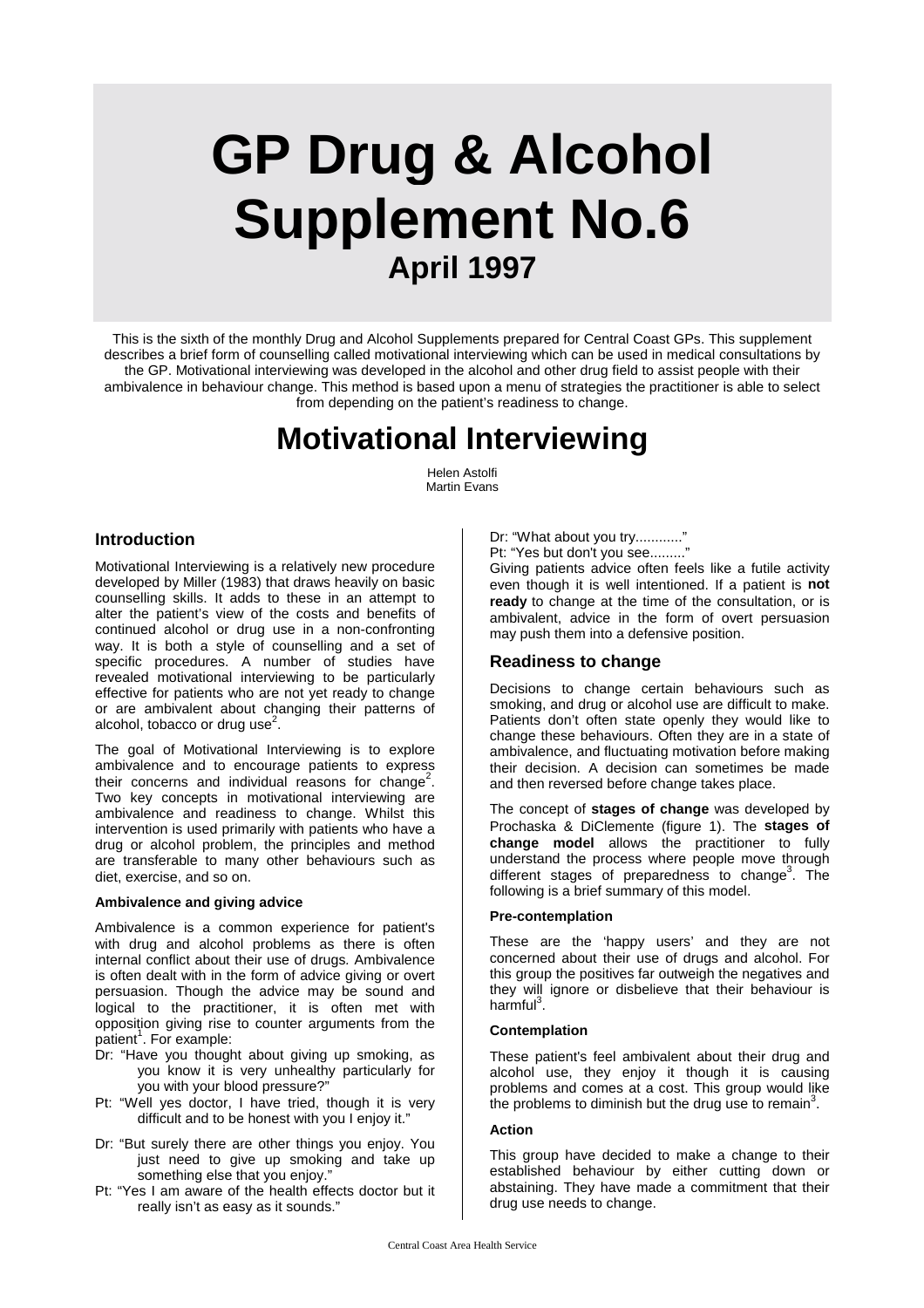## **Maintenance**

This group have successfully changed their drug using behaviour and have sustained the change for sufficient duration to feel that they are ex-problem users. This takes time and it may be that this stage is only entered after some 12-18 months of action.

## **Relapse**

A large number of people who decide to move into action stage change their minds and slip back to their previous drug use. Having relapsed they will then revert back to one of the former stages.



**Figure 1** ( adapted from Prochaska, DiClemente & Velicer,

It is important to note people can move back and forward through these stages. If the practitioner assists the patient in moving forward even if no decision or behaviour change has occurred, it is still considered an acceptable outcome<sup>3</sup>. The primary task of the practitioner is to establish which stage of change the patient is at and then select an appropriate strategy for the level of motivation. If the practitioner fails to do this resistance will be the most likely outcome<sup>3</sup>.

The aim is to increase the patient's own motivation so that change occurs from the patient rather than the practitioner imposing the change<sup>3</sup>. When this technique is done correctly it is the patient who highlights the arguments for change not the practitioner<sup>3</sup>. The patient is likely to feel their personal freedom is respected and therefore the practitioner is confronted with less resistance<sup>3</sup>.

## **Five general principles of motivational interviewing**

The five basic clinical principles that underly motivational interviewing are:

- 1. Express empathy
- 2. Develop discrepancy
- 3. Avoid argumentation
- 4. Roll with resistance
- 5. Support self-efficacy

## **1. Express empathy**

Empathic warmth and reflective listening are essential characteristics of motivational interviewing. They provide a style which is used throughout the entire interaction with the patient. The practitioner seeks to develop an understanding of the patient's feelings without criticism, blame or judgement. It is important to note the practitioner may not agree with the patient's view. What is crucial, however is respectful listening in

order to understand the patient's perspective<sup>3</sup>. The use of reflective listening is to remain with patients wherever they choose to wander, guiding them through the pros and cons of their drug or alcohol  $use<sup>3</sup>$ .

## **2. Develop discrepancy**

Motivational interviewing is used to create in the patient's mind a **discrepancy** between their current behaviour and their future goals. This discrepancy is triggered by assisting the patient to become aware of the costs of their current behaviour. When alcohol or drug use is seen by the patient as having a negative impact on one's health, relationships, employment and so on, change is more likely to occur<sup>3</sup>. This is an underlying principle to motivational interviewing. People are motivated to change their behaviour when they can clearly see a discrepancy between their present behaviour and broader personal goals<sup>5</sup>.

Often patients who ask for assistance to change their use of drugs or alcohol are experiencing a discrepancy between their current behaviour and how they see themselves in the future. Yet they are also feeling ambivalent about reducing or abstaining. A goal of motivational interviewing is to create and amplify the discrepancy in order to change current behaviour. The practitioner utilises the internal conflict that is occurring in the patient so that the discrepancy overrides the present behaviour<sup>5</sup>.

## **3. Avoid argumentation**

Another important principle of motivational interviewing is avoiding arguments with the patient. Direct confrontation and argument will often elicit resistance and defensiveness from the patient<sup>5</sup>. What can occur in a consultation is that the practitioner can argue for change on behalf of the patient with the patient taking the opposite viewpoint. This is the least desirable situation and results in head to head confrontation. Motivational interviewing is a technique of gentle persuasion. It increases the patient's awareness of the problems that exist and the need to do something about them.

## **4. Roll with resistance**

Resistance by the patient is evidenced by:

- arguing
- **interrupting**
- denying
- *ignoring*

The practitioner should avoid eliciting or strengthening resistance as the more a patient resists the less likely any change will occur. Evidence suggests treatment drop out is common where there is client resistance and that this is strongly determined by the style of the therapist<sup>3</sup>. Practitioners can change their style of intervention and therefore decrease patient resistance. Research has shown this to be associated with long-term change<sup>5</sup>.

A good strategy in dealing with resistance is to respond with non resistance and acknowledge the patient's perception. This will assist in further exploration of the problem<sup>5</sup>.

## **5. Support self-efficacy**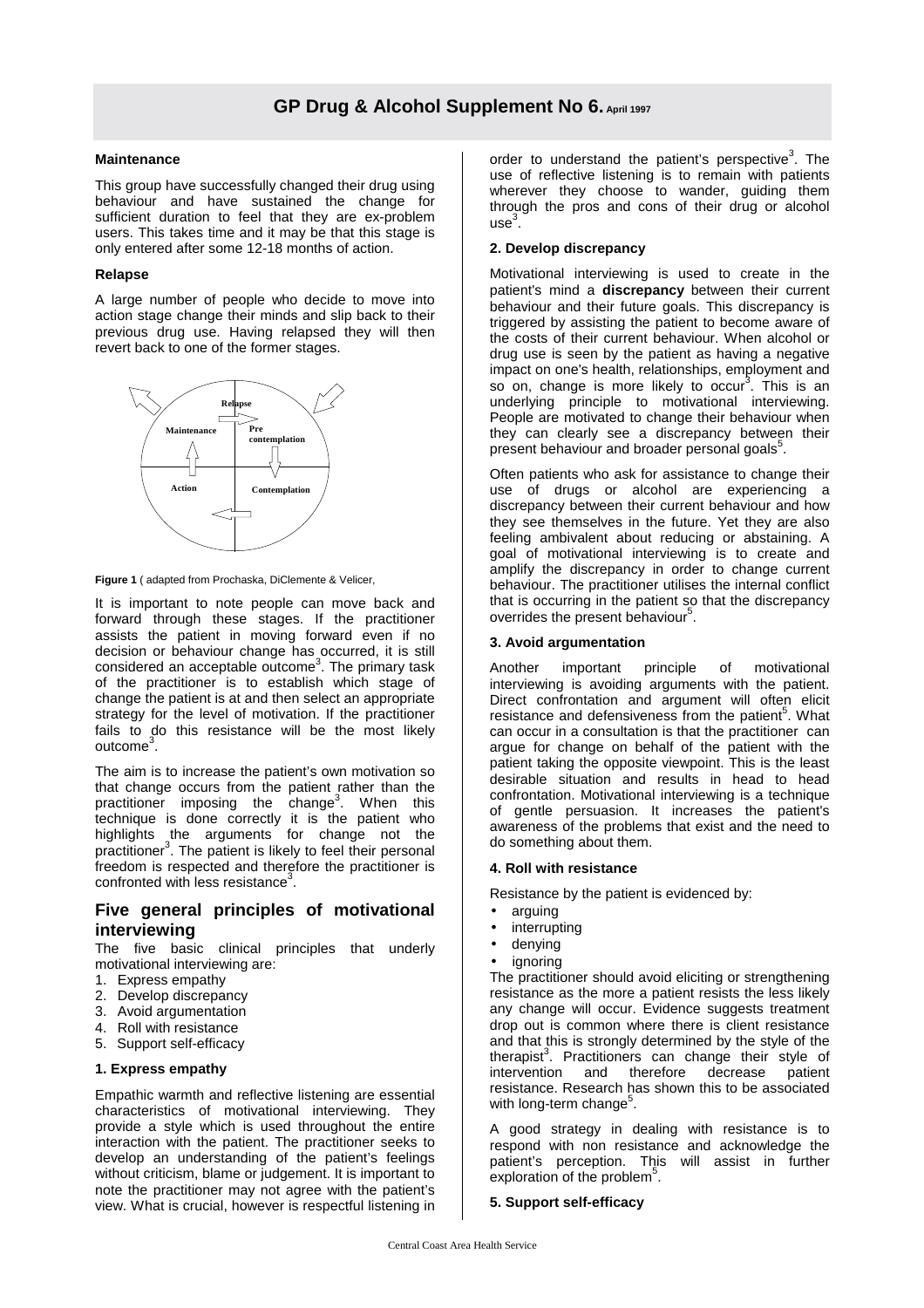## **GP Drug & Alcohol Supplement No 6. April 1997**

A general goal of motivational interviewing is to support and promote the patient's perception of their own capacities. This increases the patient's perception of their ability to deal with obstacles and change their behaviour. It is the role of the practitioner to persuade the patient that he or she is able to make a successful change, giving hope and optimism to the patient. The practitioner's belief in the patient's ability to change is a significant factor in determining a positive outcome<sup>5</sup>.

## **Counselling strategies used in motivational interviewing**

## **Menu of strategies**

The following is a brief description of the menu of strategies (figure 2) used in motivational interviewing, each taking approximately 5-15 minutes to use.

Practitioners select their approach for a given consultation depending upon the patient's readiness to change. More than one strategy may be employed in a consultation depending upon available time and the progress of the patient. The practitioner moves down the list of strategies as the patient's readiness to change increases $^3$ .

## **Strategies used in Motivational Interviewing**

- 1. Opening strategy: lifestyle, stresses and
- substance use
- 2. Opening strategy: health and substance use
- 3. A typical day/session
- 4. The good things and less good things
- 5. Providing information
- 6. The future and the present
- 7. Exploring concerns
- 8. Helping with decision making

**Figure 2 Motivational interviewing strategies<sup>3</sup>** 

It is essential to establish rapport with the patient and have the patient's agreement to discuss and explore behaviour change. Not all patients are willing to accept lifestyle advice when they enter consultation with their GP<sup>6</sup>.

If it feels difficult to introduce the subject, use of the **opening strategies** can be helpful. If the patient shows reluctance to discuss the matter this should be respected<sup>1</sup>. However, if it is easy to raise the topic it is good to begin with a typical day or the good<br>things/less.good.things<sup>3</sup>.

### **Opening strategy: lifestyle, stresses and substance use**

This strategy involves discussion with the patient about their lifestyle and stresses. The practitioner then raises the issue of their substance use with an open question.

Ask "Where does your use of alcohol fit into your life" Patients often focus on the positive aspects of their drug use. This gives the practitioner an understanding of the context of the patient's drug use<sup>3</sup>.

## **Opening strategy: health and substance use**

This strategy is particularly useful in a health care setting when the patient's health is affected by their substance use. This involves an enquiry about their health followed by an open question.

Ask, for example, "How does your use of alcohol affect your health?"

## **A typical day / session**

The main function of this strategy is to build rapport with the patient in a non judgmental framework and to assess the patient's readiness to change<sup>1</sup>. It is also extremely useful for the practitioner in gathering relevant assessment information.

Ask "Tell me about last Friday night. How long after arriving at the pub was your first drink? How did you feel after that? And then what happened?"

The practitioner focuses on feelings and behaviour, following the patient through the day's events. The main input from the practitioner is asking simple open questions. Pacing is also important when using this strategy, pushing ahead if the pace is too slow and returning to important issues if things are moving too quickly. If certain issues are not able to be addressed in the timeframe it is important to acknowledge these and return to them at a later date<sup>3</sup>.

The aim here is to raise the patients awareness of the relationship between their drug or alcohol use and what is happening in their lives. This strategy is particularly useful for **precontemplators** (those patients who are happy to continue using)<sup>3</sup>.

### **Pros and cons of drug use**

Start by asking about the **good things** and then move on to the **less good things**.

Ask "what are some of the good things about your use of marijuana?"

The answers will emerge quickly, a summary of these is helpful.

Ask "what are some of the less good things about your use of marijuana?"

Find out why the patient feels these are less good things.

Ask "how does this effect you".

Ask "what don't you like about it?"

Summarise the **good things** and **less good things** in clear concise language leaving the patient a little time to react, for example:

Ask "So your use of marijuana helps you relax and you enjoy the feeling it gives you. On the other hand, you say you feel you lack motivation and it is effecting your work performance".

Avoid using language like 'problems' or 'concerns' and don't assume the less good things are a problem for the patient. Keep on task and avoid making your own hypotheses about the patient's behaviour<sup>3</sup>.

The crucial factor with this strategy is it allows the practitioner to explore the patient's concerns. It also enables the practitioner to assess the patient's readiness to change. This strategy builds rapport and provides the practitioner with important information about the context of the substance abuse.

However, if the patient is in **precontemplation** there will be resistance with the topic of less good things. The practitioner will need to leave the matter to a later date and offer the patient some appropriate information.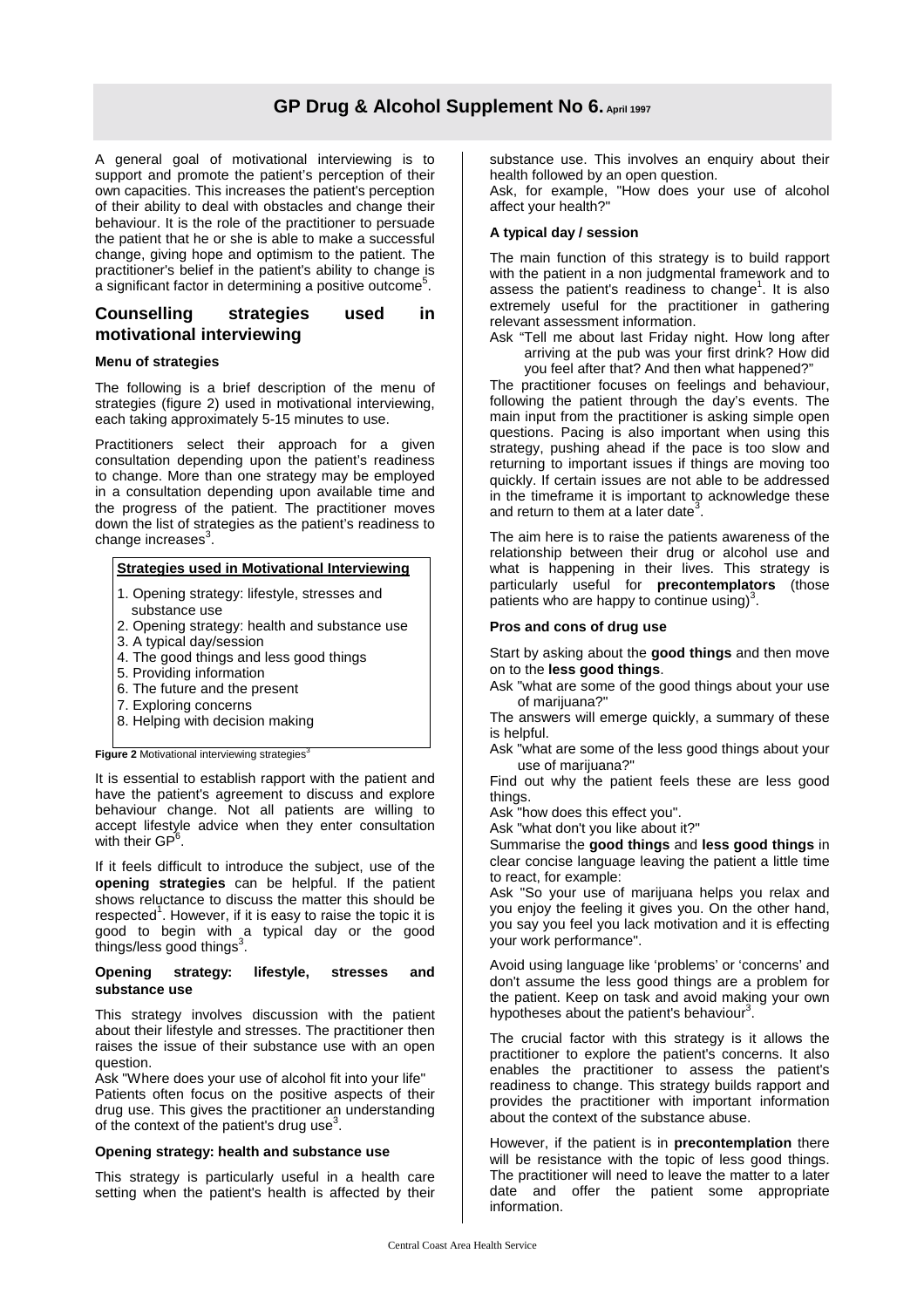## **Providing information**

Giving patients information about alcohol, tobacco or drugs is routine in general practice consultations. The important issue is the way information is exchanged as it can affect the outcome of the intervention.

It is important to assess the readiness of the patient to receive information and provide the information in a neutral and non personalised way. The patient's reaction to the information should be elicited by the use of an open question.

### **The future and the present**

This strategy is used for patients who are concerned about their behaviour. The practitioner can focus on the present behaviour and how the patient would like to be in the future, thus creating a discrepancy. This can provide the patient with a motivating force to consider changing their behaviour.

Ask, "How would you like things to be different in the future?"

Once the practitioner has focused on future goals it is time to move on to the present.

Ask, "What's stopping you from doing the things you would like to do?

This will help the practitioner to focus on the negative aspects of the patient's present circumstances.

Ask, "How does your use of alcohol affect you right now?"

This will often lead to a direct exploration of the concerns and problems the substance use is causing the patient and discussion around behaviour change<sup>3</sup> .

#### **Exploring concerns**

This strategy explores the reasons for concern from the patient and is considered the framework for pursuing the goal of motivational interviewing<sup>3</sup>. It can only be used with patients who are concerned with their behaviour. It involves listening, following the patient's lead and intervening at appropriate moments to keep the discussion moving forward. This strategy involves summarising the patient's first concern.

Ask "What other concerns do you have?"

Continue this line of questioning until all concerns have been covered. The strategy is completed with a summary of all concerns in addition to highlighting the positive aspects of the substance use.

Discussing the **good things** will point out the conflicting elements of the patient's ambivalence. Part of the patient's conflict is wondering what it would be like if they changed their behaviour. The practitioner can then ask open questions exploring the patient's concerns around behaviour change<sup>5</sup>.

## **Helping with decision making**

This strategy is only used with patients who have indicated they would like to change their behaviour. It is generally used following the previous strategy. If the practitioner pushes too hard at this point the patient may retreat.

Ask, "Where does this leave you now?"

The question needs to be open and care needs to be taken by the practitioner so as not to fall into the trap of the 'expert problem solver'. At this stage it is possible to offer advice and information without undermining the patient's autonomy<sup>3</sup>.

## **Conclusion**

Motivational interviewing strategies can be used effectively when integrated with the **stages of change** model. Knowing which stage of change the patient is in gives you a place to start when deciding which strategy to use. Patients need assistance when negotiating a change in their behaviour and moving through the stages in the process of change. The ultimate goal is to assist the patient to make effective changes in his or her life. The hope is these changes will enhance the patient's life and that they be maintained over time.

#### **References:**

- 1. Miller, W.R., (1983) Motivational Interviewing with Problem Drinkers Behavioural Psychotherapy , 11,pp 147-172.
- 2. Mattick, R.,and Jarvis, T. (1993) An Outline for the Management of Alcohol Problems, National Drug Strategy, AGPS., Canberra.
- 3. Rollnick, S., Heather, N., & Bell, A.(1992) Negotiating behaviour change in medical settings: The development of brief motivational interviewing, Journal of Mental Health, 1. 25-37

4. Prochaska, J & DiClemente, C. (1986). Toward a comprehensive model of change. In: Miller, W.R., & Heather, N. (Eds) Treating Addictive Behaviours:: Processes of Change. Plenum, New York.

5. Miller, W.R., & Rollnick, S. (1991). Motivational Interviewing: Preparing People To Change Addictive Behaviour. Guildford, New York.

6. Stott, N.C.H., & Pill, R.M. (1990) "Advise yes, dictate no". Patients' views on health promotion in the consultation. Family Practice, 7,2, 125-131